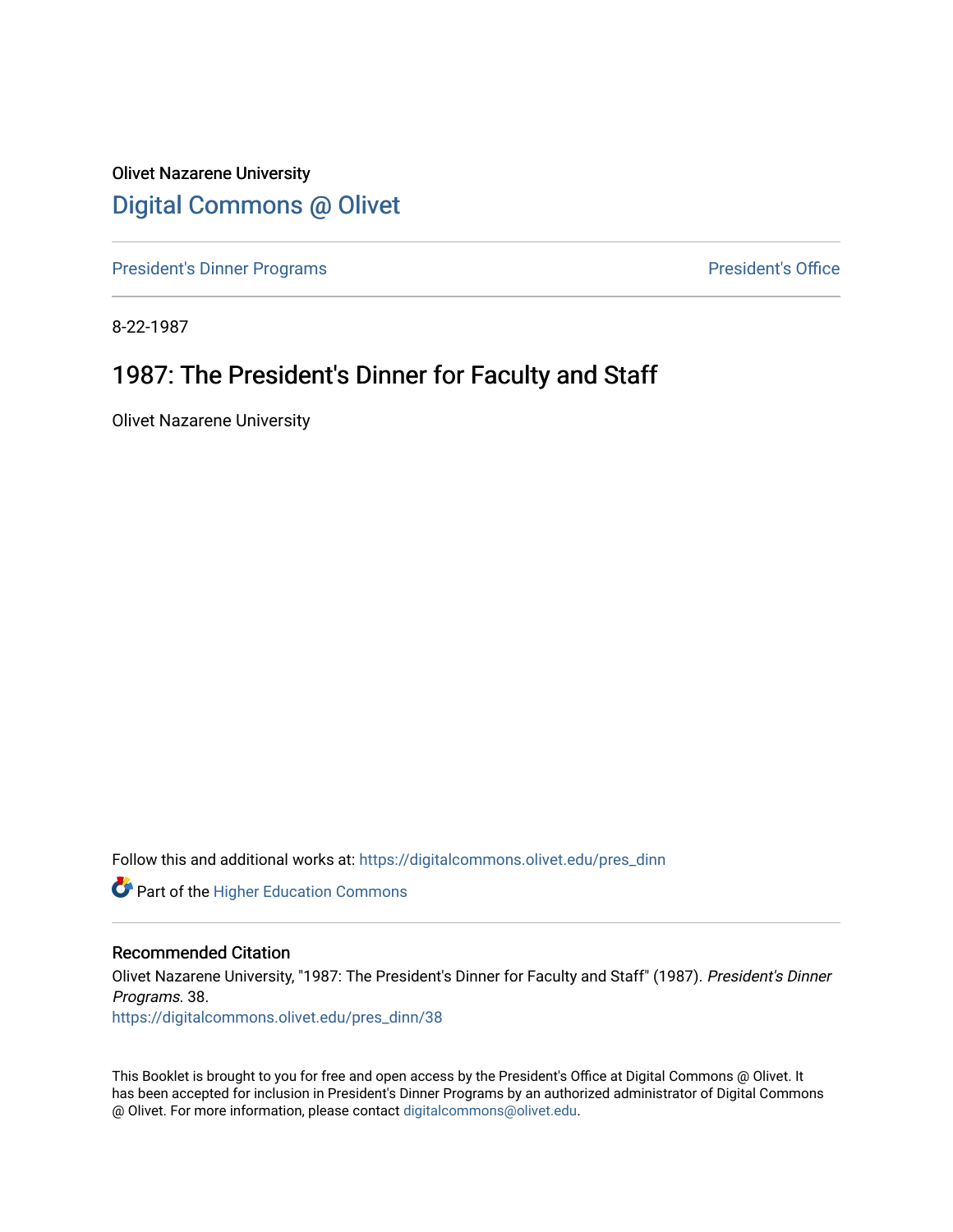# **The President's Dinner 1987**



# **Ludwig Center** Olivet Nazarene University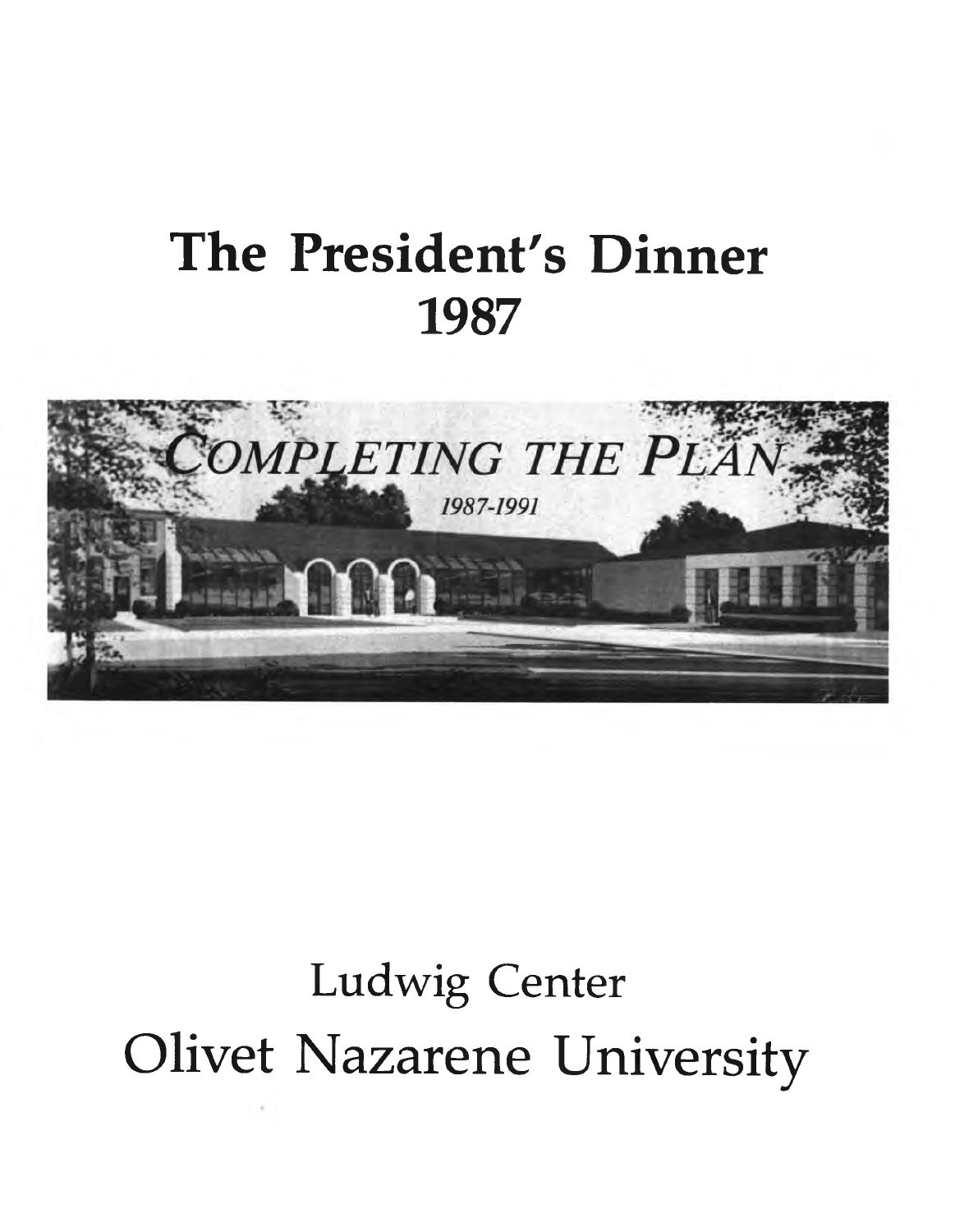*Welcome to the 1987 President's Dinner. We are happy you have joined us for this occasion. We are looking forward to a great academic year together at Olivet Nazarene University.*

**Dr. and Mrs. Leslie Parrott**

## **Menu**

Fruit Ring Salad Poppy Seed Dressing

**Relishes**

**Virginia Baked Ham Noodles Supreme** Thailand Corn Garnish

Sweet Potato Casserole **Buttered Brussels Sprouts** 

Southern Fried Apples **Butter** Homemade Rolls

**New Yorker's Delight**

**Iced Tea Coffee**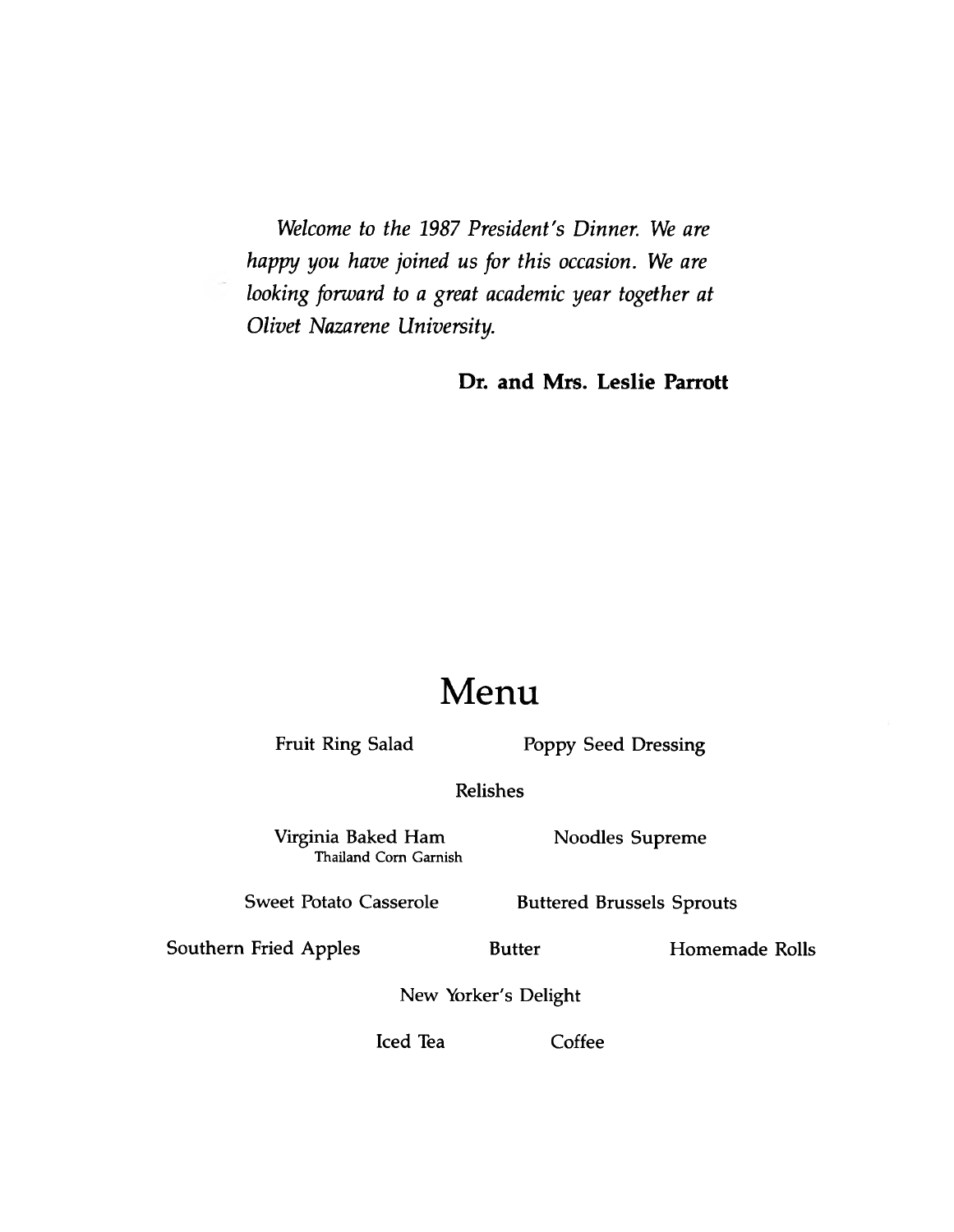# **Program**

**P r e s i d e n t ' s Dinner for Faculty and Staff August 22, 1987**

| Introduction of New Teaching Assistants                                                           |
|---------------------------------------------------------------------------------------------------|
| Presentation of 1987-88 Football Team Coach Dennis Roland                                         |
| Recognition of Years of Service Dr. Ivor Newsham<br>Mr. Douglas Perry                             |
|                                                                                                   |
| Music by the Canterbury Trio Professor Lolita Phelps<br>Dr. Gerald Anderson<br>Dr. Harlow Hopkins |

### **President's Remarks**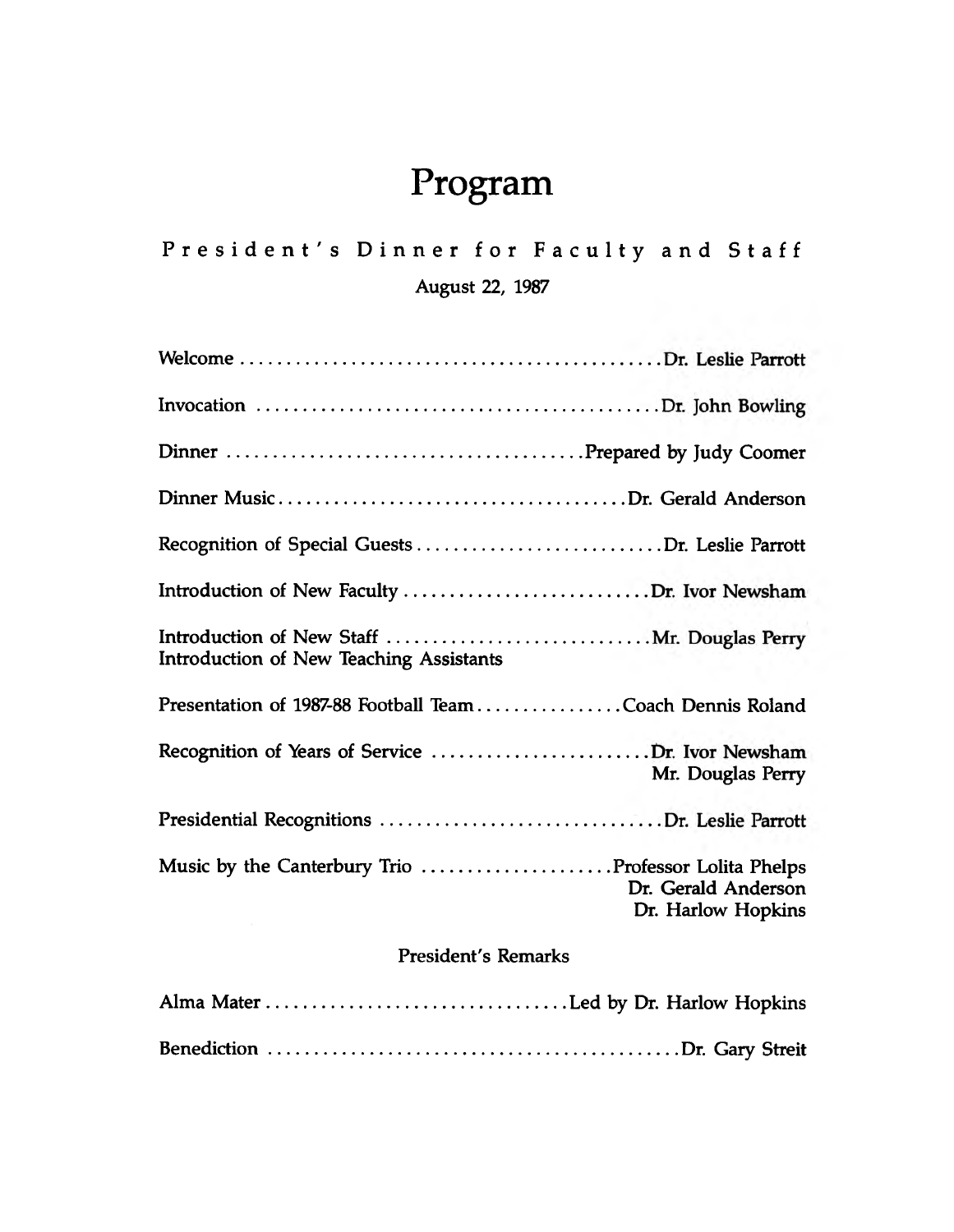## **President's Special Recognition**

### **Faculty Member of the Year**

**Mr. Donald Eugene Toland** and his wife Beverly moved to Olivet Nazarene University in 1978, where he is currently the Director of Broadcasting Services, General Manager of WKOC-FM and WKOC-AM, and Associate Professor in the Department of Speech Communication.

Don received a Bachelor of Business Administration degree from the University of Minnesota and the Master of Arts degree in Mass Communication from the University of Denver.

Prior to coming to Olivet, Don was with KOA, a 50,000 watt NBC station in Denver, for twelve years and with KOSI in Aurora, Colorado, for eight years. He has served in Christian and secular radio broadcasting as a writer, newscaster, staff announcer and morning air personality.

Don is one of four sons born to parents who were devout Methodists in the Holiness Movement. Don and his brothers sang together in the Toland Quartet. It was during this time that Don was converted in a Free Methodist revival.

Mrs. Toland is the secretary for the Social Sciences Division and for the Institute in Church Management program at Olivet. Their son Randy is an accountant with Pepsi Cola; daughter Cindy is married to the pastor of Greeley, Colorado, First Church of the Nazarene; and daughter Christy is a violinist with the Kansas City Civic Orchestra and church pianist for Kansas City First Church. All three of their children, as well as their daughter-in-law and sons-in-law, have graduated from Nazarene Colleges.

In addition to his interests in photography, travel, and U.S. history, Don spends much of his time involved in church-related activities. He was Music Director for 21 years at the Westminster Church of the Nazarene, a member of the Board of Regents for Northwest Nazarene College for 11 years, and has three times been elected as a delegate to the General Assembly for the Church of the Nazarene.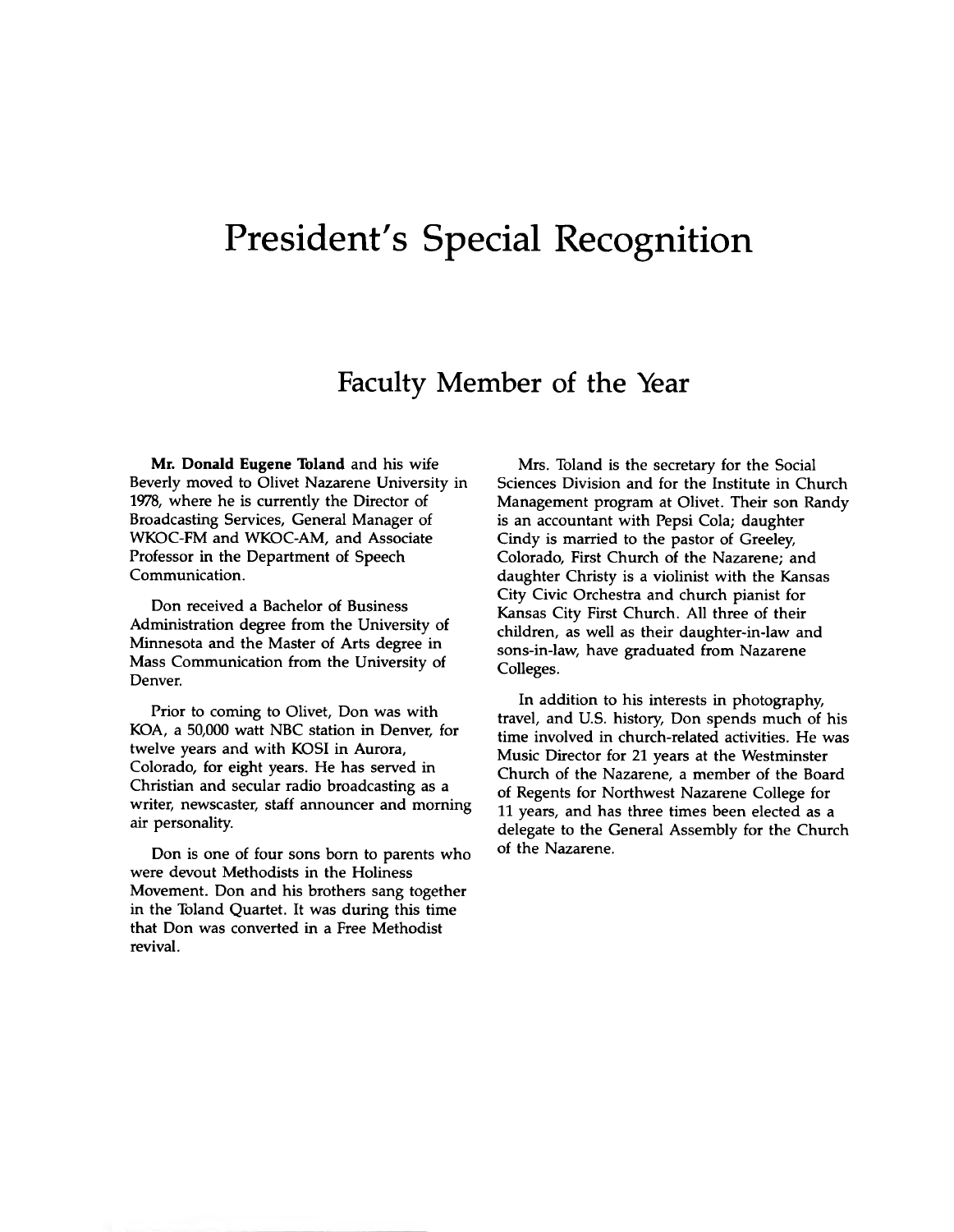## **President's Special Recognition**

### **Staff Member of the Year**

**Mr. Jim D. Knight** is Registrar and also Assistant to the Dean at Olivet Nazarene University. Through this position he has the distinction of being part of the staff with faculty status. In addition to these duties, he is the Director of Testing, the Director of Institutional Research, Faculty Athletic Representative, Assistant Professor of Psychology, and member of several campus committees.

Born in the western part of Tennessee, Jim and his family moved to Buchanan, Michigan, when he was two years of age. Following graduation from Buchanan High School, Jim enrolled in Trevecca Nazarene College.

In addition to a Bachelor of Arts degree in English from Trevecca, Jim completed a Master of Science degree in Educational Psychology from the University of Tennessee, and pursued additional graduate studies at George Peabody College and Tennessee State University.

Before coming to Olivet in 1975, Jim was an instructor of psychology at Trevecca for one year, and then school psychologist for the Metro Nashville Public Schools from 1968 to 1975.

Jim is a past president of the Trevecca Alumni Association. He serves as a member of the Illinois Association of Collegiate Registrars and Admissions Officers and the American Association of Collegiate Registrars and Admissions Officers. A member of College Church of the Nazarene, Jim serves on the church board and is in the Chancel Choir.

Jim met his wife Beverly while at Trevecca. Mrs. Knight is a third grade teacher at Robert Frost Elementary School in Bourbonnais and a children's choir director at College Church. They have two children—Julie, who is a junior at BBCHS, and Justin, age eleven, a 7th grader at Bourbonnais Upper Grade Center.

College and professional sports are of major interest to Jim. He is an avid Chicago Cubs fan. He coaches ball teams through the YMCA Youth Sports Program, the Bradley-Bourbonnais Little League, and participates as a player/coach for the softball team at College Church.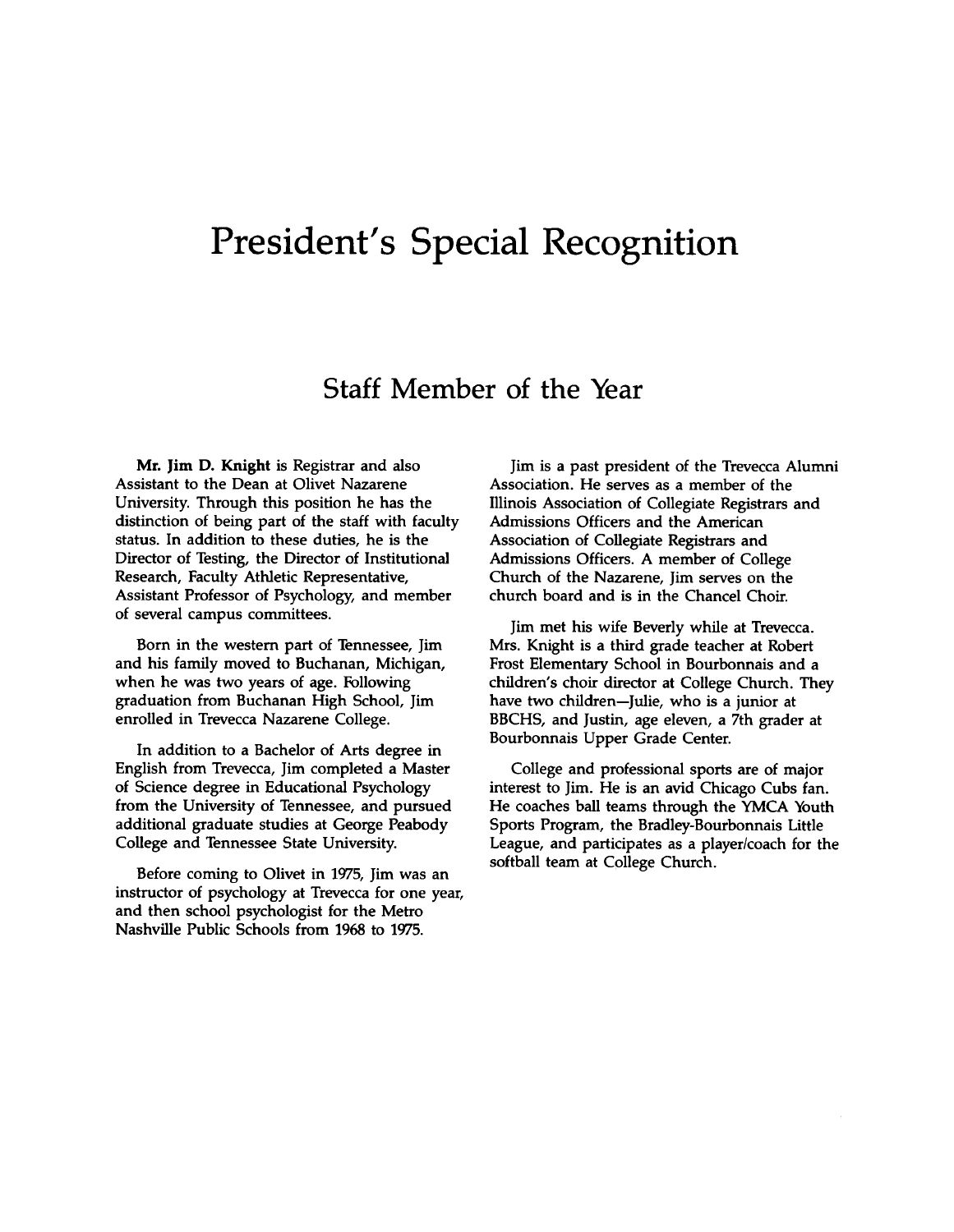# **New Faculty**

**Catherine Bareiss,** Instructor in Computer Science B.A., 1985, Marion College M.S., 1987, Purdue University

**Janice Barr Dowell,** Instructor in Home Economics B.S., 1985, Olivet Nazarene University

**Ray Bower,** Assistant Professor in Psychology B.A., 1976, Miami University M.A., 1987, Miami University (Ph.D. candidate, Summer 1988)

**Michael Gingerich,** Instructor in Physics & Engineering B.S., 1985, University of Illinois (M.S. candidate, August, 1987, U of I)

**Stephen Putney,** Instructor in History B.S., 1975, Olivet Nazarene University M.A., 1983 Ball State University

**Sue Williams,** Instructor in English A.B., 1969, Olivet Nazarene University M.A., 1987, Olivet Nazarene University

### **New Teaching Assistants**

**Bryan Wells Kent Green**

# **New Staff**

**Albert Ackerman** - Computer Programer Analyst **Sandra Begley** - Accounting Department **Dawn Bumstead** - Operations Manager of WKOC Radio **Larry Cary** - Resident Director of Hills and Assistant to Dean of Students, Soccer Coach **Royce Cole** - Admissions Counselor **Lyn Cunningham** - Career Center/Registrar's Office **Linda Dunbar** - Director of Ludwig Center **Anthony Fightmaster** - Admissions Counselor

**Timothy Gilbert** - Security **Brenda McDonald** - Student Accounts **Gregory McDonald** - Supervisor of Carpenter Shop **Kyra Meyer** - Financial Aid Office, Secretary **Kim Raynor** - Athletic Department **Shari Raynor** - Financial Aid Office **Judith Renchen** - Custodial **Michael Taylor** - Computer Center **Marilyn Trepanier** - Printing Department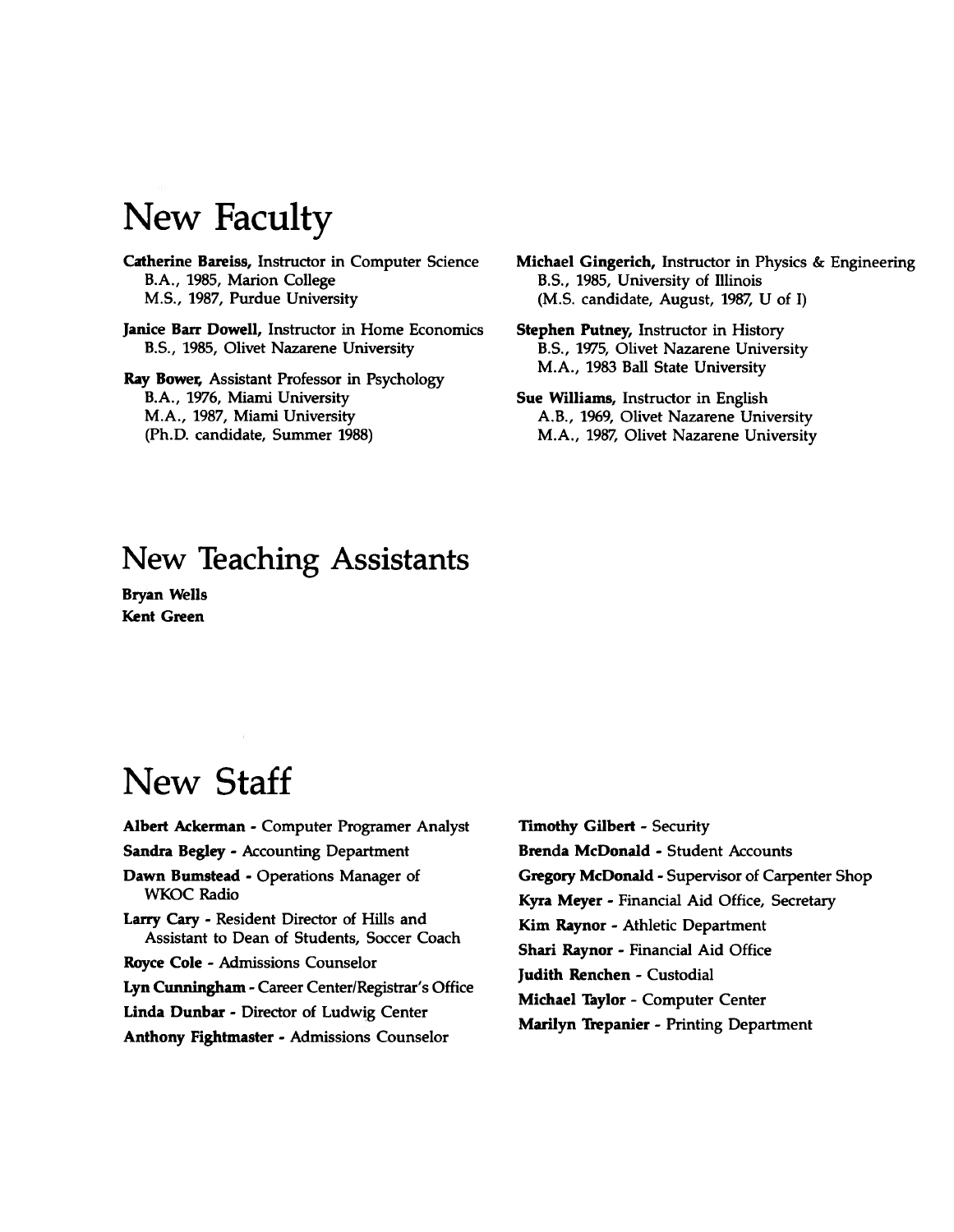# **Recognitions - Faculty & Staff, 1986-87**

#### **I. Books Published**

Jan Holmes - *Maternity Nursing,* MacMillan, Spring 1987.

#### **II. Articles in Scholarly Journals**

Timothy Nelson - Organ arrangement of "Tis so Sweet to Trust in Jesus," *Pedalpoint,* Broadman Press, July 1987.

David Atkinson - "Spheres in a Cone - or Proving the Conic Sections," *The Mathematics Teacher,* March 1987.

Robert Hayes - "Acceptability and Tolerance of a Corn-Glandless Cottonseed Blended Food by Haitian Children," Chapter 12 in *Plant Proteins: Applications, Biological Effects, and Chemistry;* by Hayes, R. E., Hannay, Carolyn P., Wadsworth, J. I., and Spadaro, J.J.; Ory, R. L., ed. ACS Symposium Series No. 312. American Chemical Society, Washington, D.C., 1986.

Max Reams - "Clastic and Solutional Boundaries as Nucleation Surfaces for Aragonite in Speleothems," 1984, *National Speleol. Soc. Bull.,* v. 46, no. 1, pp. 15-17 (with former ONU students Kevin D. Craig and Paul D. Horton); "Early Stage Caliche in Humid Climates," *1987 Abstracts with Programs,* 21st Annual Meeting, North Central Section, Geological Society of America, v. 19, no. 4, p. 239.

Dixie Turner - Poem: "Winged Horse" in Anthology: *Best New Poets of 1986.*

Larry Finger - Poem: "A Nashville Bicentennial Recalled Years Later in Northern Illinois," *Illinois English Bulletin,* Spring 1987.

Vicki Trylong - Book Review on Krashen and Terrell's book, "The Natural Approach: Language Acquisition in the Classroom," *Canadian Modem Language Review.*

Joseph Nielson - Co-author of article, "The Theology and Practice of Wesleyan Higher Education," *Faculty Dialogue,* Fall/Winter 1986-87.

#### **III. Participating in Scholarly Programs, Unpublished Papers, Recitals, Travel**

Linda Greenstreet - Paper: "The Effect of Hospitalization on Preschool Children," Governor's State graduate class.

Susan Hobbs - Videotaped, "Aeromedical Evacuation of the Cardiac Trauma Casualty" for Air Force Reserves; Edited five chapters of American Association of Critical Care Nurses text on *Critical Care* published by McGraw Hill Book Company.

Phyllis Reeder - Developed instrument to measure client satisfaction in home nursing care.

Carol Doenges - Conducted an in-service workshop at St. Joseph's School in Bradley on "Elementary School Physical Education."

Stephen Vanciel - Assisted in the development of a slide-tape program for NWMS regional workshop, Spring 1987.

Harvey Collins - Lecture on "Christian Symbolism" at Calvary Bible Church, Travel to China.

Robert Smith - Lecture on "Worship in America" at Calvary Bible Church; Response paper, "What One Historian Brings to His Text of History," delivered to American Society of Church History, Spring 1987 meeting in Canada; Lecture on "Secular Humanism and the Army" to Salvation Army Officer Training School.

Larry Reinhart - Workshop, "Teaching Adults in the Local Church," Chicago Central Church.

J. Ottis Sayes - Lecture/Seminar on "Outreach and Evangelism" to Chicago Central District Sunday School Workshop, October 1986.

Frank Garton - Master's Thesis: "A Study of the Responses to a Private Liberal Arts Teaching University Survey Presented to Five Year Post Graduation Bachelor Alumni (1975-85) and the Comparisons, if any, of Certain of Those Respondent Statistics to a Similar Study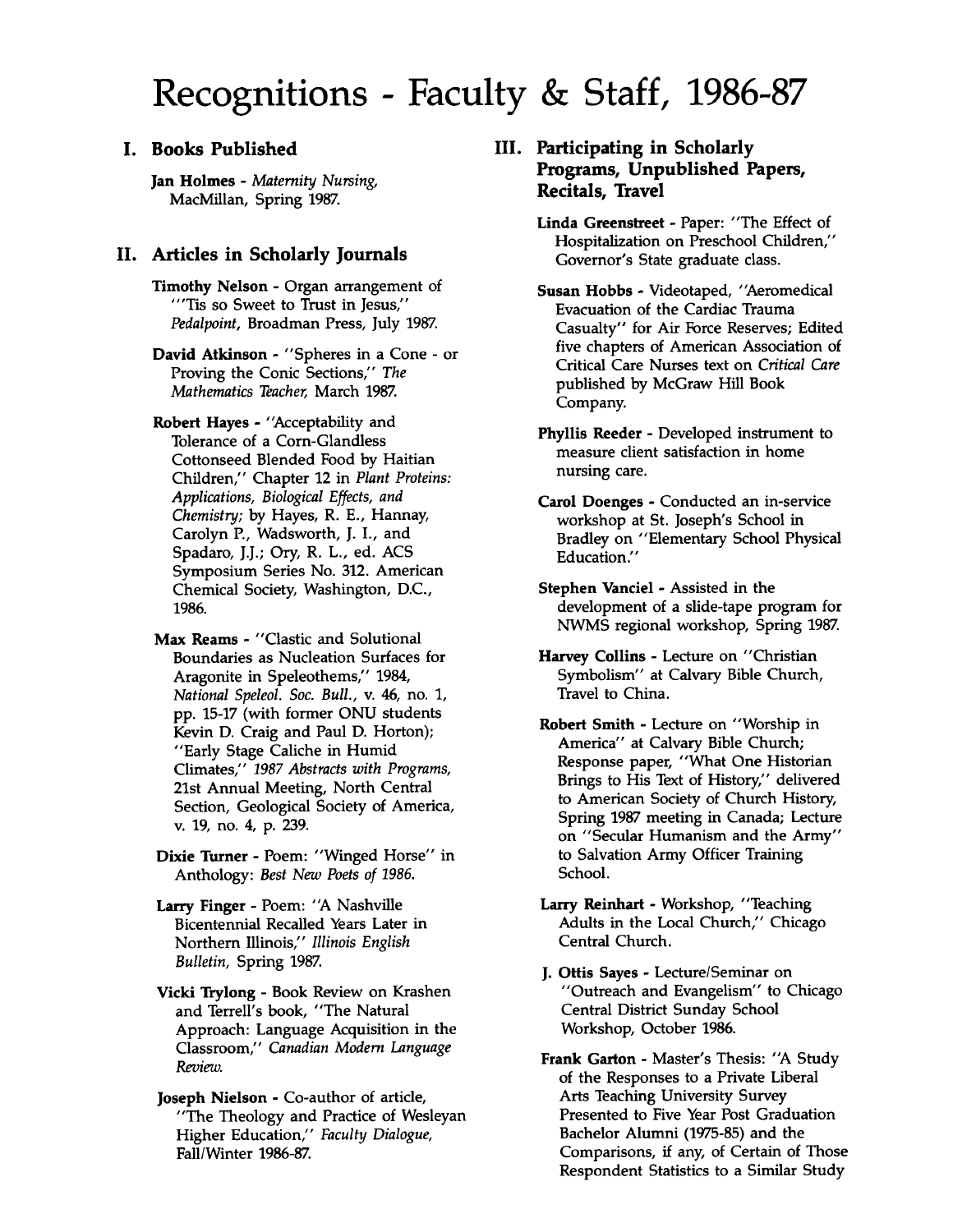(1972-81) Conducted for Humanities College Graduates at a Major Public University within the Same State": Produced and presented "Garton's New Day" on WKOC; Lecture at St. Mary's Hospital to the Oncology Support Group on the subject of death and dealing with it.

- **Lolita Phelps**  Several performances with Canterbury Trio and Kankakee Valley Symphony Orchestra.
- **Ruthmarie Eimer**  Campus coordinator for NATS state student auditions, Fall, 1986.
- **Timothy Nelson**  Four organ recitals in Indiana and Illinois.
- **Alice Edwards**  Book Review, *Tone Deaf & All Thumbs* given to KVMTA, Spring 1987.
- **George Dunbar**  Choir workshop at Lafayette, IN, First Nazarene Church.
- **Gerald Anderson**  Performances with Dean Wilder Singers, Sung Sook Lee, Michael Bankston, and the Canterbury Trio.
- **Harlow Hopkins**  Principal Clarinet, Kankakee Valley Symphony Orchestra; Olivet Concert Band Recording, *fericho;* Several performances with Canterbury Trio; Conducted People's Messiah at College Church and Detroit First Church, December 1986.
- **Gene Shea**  Speaker, Kankakee Valley Chapter of National Association of Accountants on 1986 Tax Reform Act, Fall 1986; Speaker at ICM on "Church Budgeting," Spring 1987.
- **Michael Wiese**  Appointed as a site visitor for the March 1988 accreditation visit to Lane Technical Institute in Chicago.
- **Bill Isaacs**  Speaker, "How **I** Have Found the Computer Useful in My College Teaching," National Blind Educator's Organization; Received the Miller Service Award from Prairie State Chapter of NFB.
- **John Hawthorne**  Doctoral Thesis: "The Attending Nonmember: An Examination of a Neglected Population;" Served as judge at Association of Colleges in the Chicago Area student paper presentations, Sociology section; Coauthored (with Jeralynne Hawthorne),

"Separating the Wheat From the Chaff: Separating the Unique Effects of SCI/' presented at National Association for Developmental Education annual meeting; Panel member, "Teaching Graduate Students How to Teach," AAHE workshop; Program Organizer and Chairman at Association of Nazarene Sociologists of Religion, "Internationalization and the Church of the Nazarene."

#### **Joseph Nielson** - Paper,

"Internationalization: The Seventh Day Adventists," Association of Nazarene Sociologists of Religion; Speaker at Rantoul Teachers' Workshop; Speaker at several churches in Indiana, Michigan and Illinois.

- **Larry Ferren**  Consultant for STRANCO in the area of water soluable polymers and their properties.
- **Keith O'Dell**  Reviewed pre-publication text, "Using dBase III, Plus," by Ken Gorham and Wm. C. Brown, Publishers.
- **John Williams**  Selected as member of Illinois Council of Teachers of Mathematics delegation to the People's Republic of China and participated in an academic study tour to China, March, 1987.
- **Robert Wright**  Visiting Research Associate in the Department of Physiology & Biophysics at University of Illinois.
- **Richard Colling**  Research agreement with Miles Laboratory to study cell growth requirements.
- **Robert Hayes**  Lectures, "The Computer Optimization Approach to Weaning Foods and a Practical Application in U.S. Food-for-Peace Programme Research" and "Development of Weaning Food Blends at the National Council for Scientific Research," National Council for Scientific Research, Lusaka, Zambia, June 1986.
- **Alfred Fleming**  Paper, "Site Assessment of the 'Perry Farm,' Bourbonnais, IL"; participated in 4th "R" program of Bourbonnais School District No. 51; Developed workshop on "Astronomy" for teachers at Millie Proegler School in Kankakee District 111.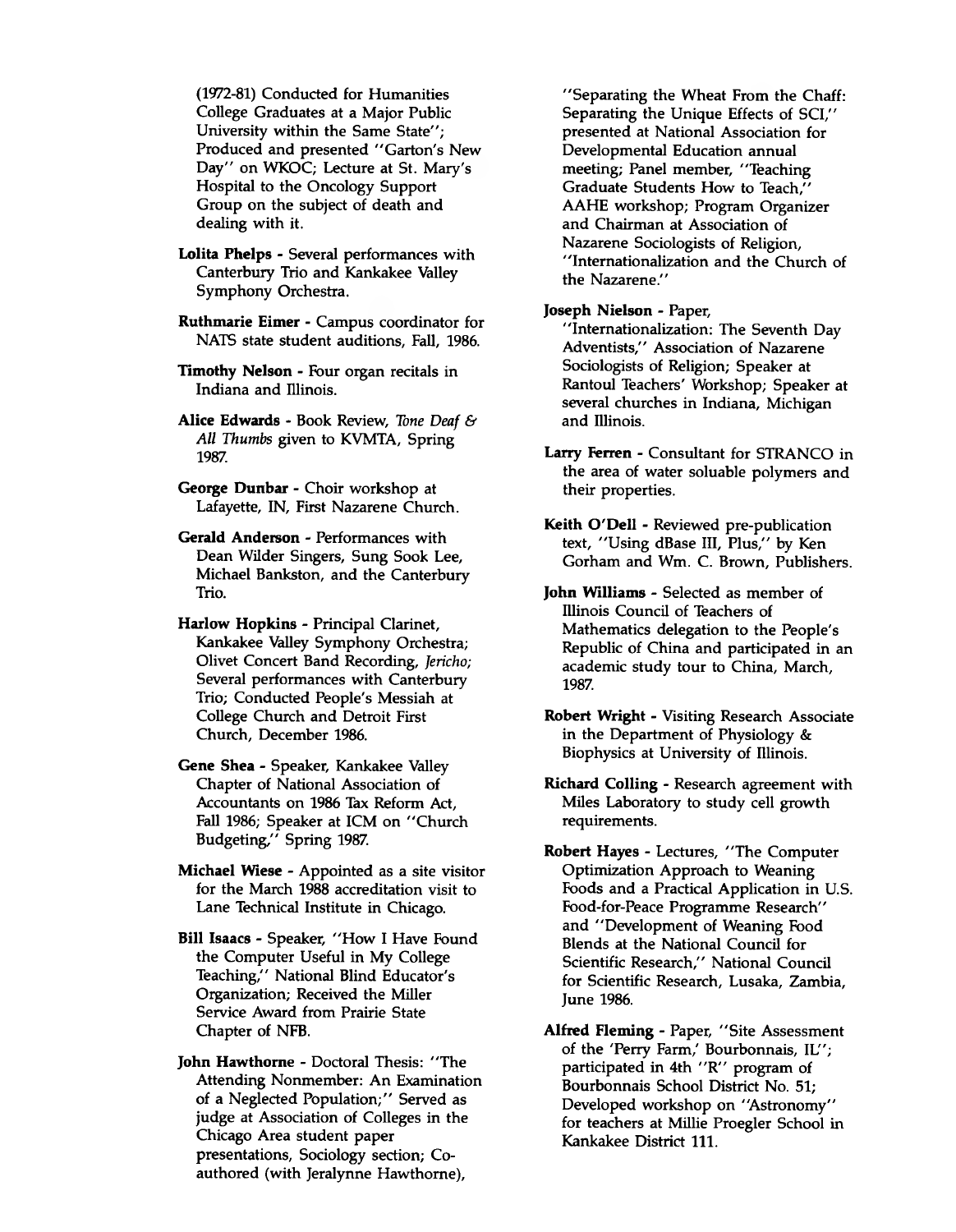- **Douglas Armstrong**  Received grant support from Olivet Research Associates; Accepted summer research position at University of Iowa; Paper given on "Microscale" at American Chemical Society Regional Meeting, June 1987; Presentation at ACS National Organic Symposium in Vancouver, Canada, June 1987, on "The Synthesis of Heterocyclic Compounds"; Summer 1987 Research project, University of Iowa, on "The Synthesis of Heterocyclic Compounds" in the College of Pharmacy.
- **John Hanson**  Discussion group leader on "Inorganic Chemistry" at MACTLAC meeting, Wheaton College.
- **Max Reams**  Workshop for District 111 elementary teachers on "Developing a Magnet Program of Prehistoric Life,' May 1987.
- **Stephen Pusey**  Served as member of the Illinois State Board of Education Visiting Team to Illinois Wesleyan University, October 1986.
- **Sara Spruce**  Speaker: "Women Teachers, Catch The Wave!," NuBeta Chapter of Delta Kappa Gamma; "A World of Words," Bourbonnais Elementary School, Writer's Round-Up; "Reading in the Early Years," Parents Teaching Home Schooling Support Group.
- **David Kale**  Study tours to Haiti, Summer 1986 and Belize, Summer 1987 with Compassionate Ministries; Paper, "An Implicit World View in Social Exchange Theory," Speech Communication Association National Convention, November 1986.
- **Gary Streit**  Panel Member, Conference on College Composition & Communication, Atlanta, Georgia, March 1987; Speeches: "The Challenge of Christian Higher Education," First Baptist Church, Wilmington, IL, March 1987; "Congratulations! Now What?," Honors Banquet, Sheldon High School; Two workshops at Trevecca Nazarene College, Summer 1986.
- **Lottie Phillips**  Workshop: "Language Arts in the Elementary School,' Trevecca Nazarene College; Judge for IHSA Speech Contest at Clifton, IL.
- **Joseph Bentz**  Paper: "The Influence of the Medieval Mystery Plays on Thornton Wilder's 'Theatricalism'," 17th Annual Conference for the Advancement of Early Studies, Ball State University, October 1986; Seminars: "Resume Writing" and "Friendship," Solocon in Indiana, May 1987.
- **Deane White**  Teaching appointment to China, Summer 1987.
- **Larry Finger**  Lecture/Discussion: "Images of God in Modem Literature," Nazarene Seminary, January 1987; Lecture: "Writing for the Fun of It," Bourbonnais Writers' Round-Up, February 1987.
- **Vicki Trylong**  Doctoral Thesis: "Aptitude, Attitudes, and Anxiety; Their Relationships to Achievement in the Foreign Language Classroom"; Travel to France with group of students, Summer 1987.
- **Judy Whitis**  Master's Thesis: "A Study to Measure the Standard Collegiate Level Freshman Writing Course Requirements at Olivet Nazarene University Against Those of Other Christian College Coalition Members."
- **Allan Wiens**  Toured Holy Land with Christian College Coalition.
- **Dixie Turner**  Doctoral Thesis: "Structural Patterns and Principles of Design: An Archetypal Analysis of Four Selected Literary Works and Implications for Teaching Literature in the Secondary Schools."
- **George Lyons**  Study tour to Belize with Compassionate Ministries, Summer 1987.
- **Mary Anderson**  Master's Thesis: "Career Scan IV," a computer program, and the undecided freshman college student.

#### **IV. Articles in Church Publications**

- **William Woodruff**  Abstractor of three quarterlies for *Religious and Theological Abstracts.*
- **Robert Smith**  Abstractor of *Theology Today* and *Ethics and Medicine* for *Religious and Theological Abstracts.*
- **William Bell**  Abstractor for Pastoral Psychology in *Religious and Theological Abstracts.*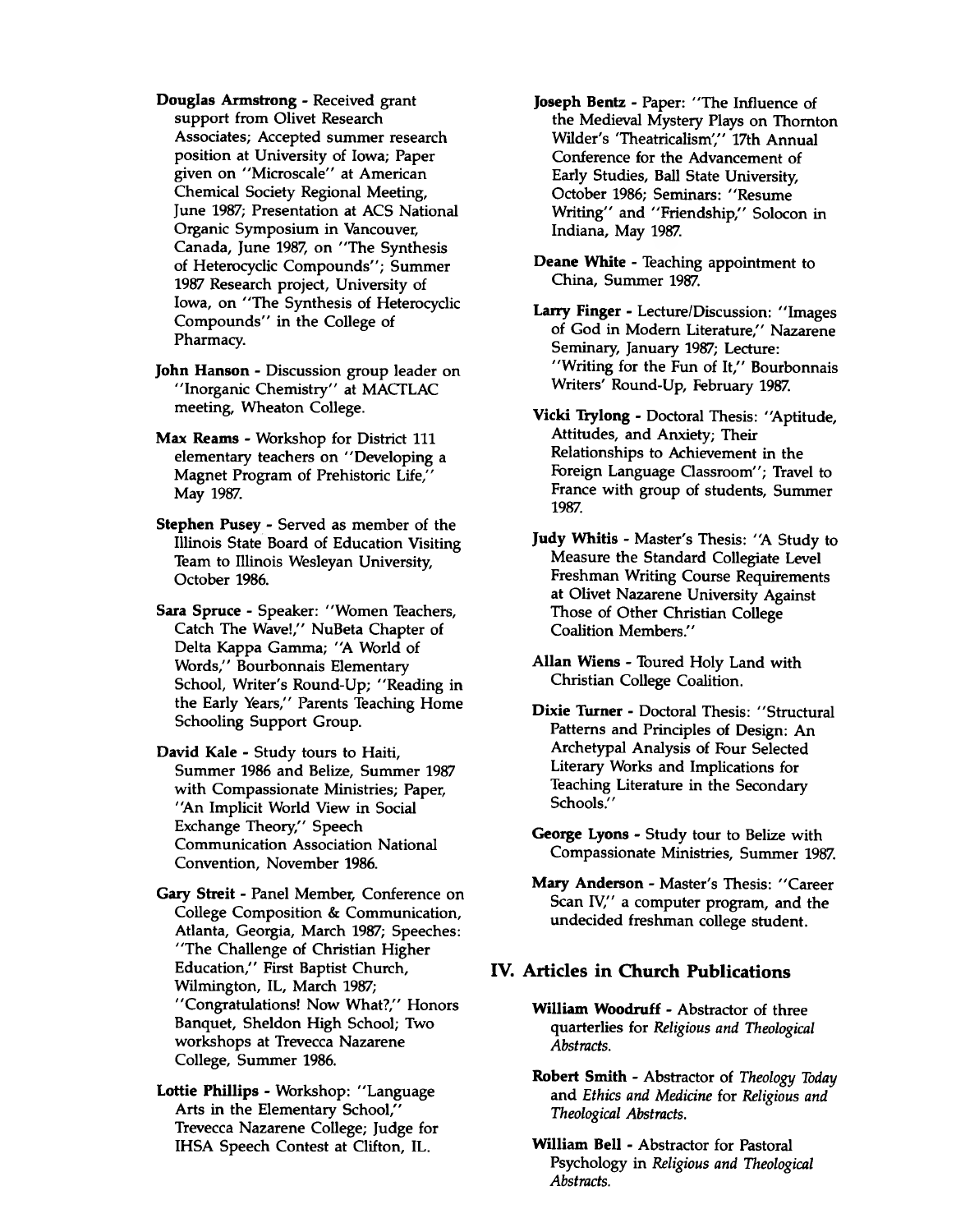**Joseph Bentz - "When Parents Become** People," *Bread* Magazine, May 1987.

- **Larry Finger**  "Everybody Ought to Go to Sunday School," *The Wittenburg Door,* October/November 1986.
- **Norman Bloom**  "From Your Dad To My Son," *Herald of Holiness,* June 15, 1987.
- **Gordon Wickersham**  Two color photos for the front cover of the *Herald of Holiness,* April 15, 1987 issue; Full color photo advertisement for all Nazarene colleges in *Christianity Today,* November 14, 1986 issue.

#### **V. Advanced Degrees Earned**

**Mary Anderson** - M.A.E., Olivet Nazarene University

**Frank Garton** - M.A.E., Olivet Nazarene University

**Judy Whitis** - M.A.E., Olivet Nazarene University

**John Hawthorne** - Ph.D., Purdue University

**Vicki Trylong** - Ph.D., Purdue University

**Dixie Turner** - Ph.D., University of Illinois

#### **VI. Promotions in Rank**

**To Assistant Professor** LaVerne Jordan Randall Kinnersley Diane Richardson

#### **To Associate Professor** Gerald Anderson

Alfred Fleming John Hawthorne Timothy Nelson Phyllis Reeder

**To Full Professor** Sara Spruce

**To Emeritus** Marjorie Mayo Franklyn Wise

#### **VII. Personal Recognitions and Service to Community**

**Albertta David** - Secretary, District Illinois Nurses Association.

**Loretta Reinhart** - President, Olivet Nursing Honor Society.

**Amy Golyshko** - Board Member, American Diabetes Association, Kankakee Chapter; Chairman, Bike-A-Thon Distribution; Treasurer, ONU Nursing Honor Society.

**Linda Greenstreet** - Camp Nurse for Boy's Camp, Aroma Park, 1987.

**Susan Hobbs** - Secretary, ONU Nursing Honor Society; Maintained "Critical Care Certification" by American Association of Critical Care Nurses.

- **Charlotte Keck**  Vice President, ONU Nursing Honor Society.
- **Lora Rentfro**  Vice President, ANA and INA, District 17.

**Phyllis Reeder** - Appointed to Kankakee County Board of Health, May 1987; Member, Program Advising Board of Bradley Public Library; Member, Information and Education Advisory Committee for Family Planning Program of Kankakee Community Action Agency.

- **Brian Baker**  Speaker at BBCHS coaching clinic.
- **Stephen Vanciel**  Directed the musical, "You're A Good Man, Charlie Brown" on campus.

**Don Royal** - Designed the new University Seal.

**Harvey Collins** - Received the Distinguished Service Award from College Church.

**Frank Garton** - Member, Kankakee County Board of Health and chairman of Personnel Committee of that Board; Member, Board of Directors, Mental Health Center of Kankakee County; Night Chaplain for Riverside Medical Center.

**LaVerne Jordan** - President, Newton County 4-H Council; Member, Guidance and Counseling Committee of National Association for Gifted Children; Vice President of Indiana Asssociation for Religion and Value Issues.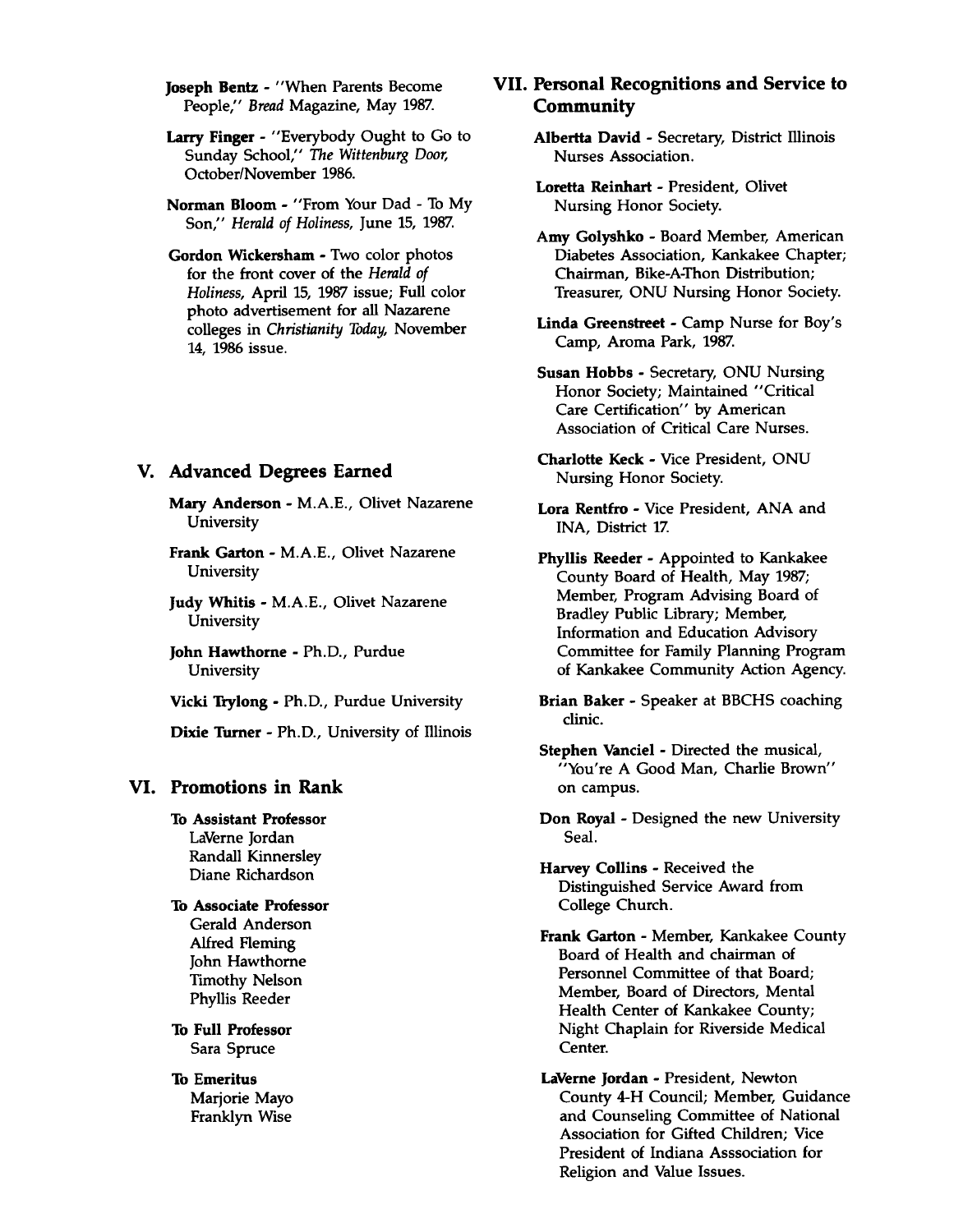**Joe Noble** - Directs the Kankakee Valley Symphony Orchestra Chorus; Held Church Choir Retreats in Michigan, Indiana and Illinois

**Timothy Nelson** - Preliminary judge for Kankakee Symphony Young Artist's Piano Competition, Spring 1987.

**Alice Edwards** - Preliminary judge for Kankakee Symphony Piano Competition.

**Gerald Anderson** - Vice President and Program Chairman, Kankakee Valley Music Teachers Association.

**Randall Kinnersley** - Outstanding Young Men in America, 1986-87.

**Gene Shea** - Member, Bourbonnais Chamber of Commerce; Board of Directors and Chairman of Finance Committee; Board of Directors, Bourbonnais Economic Development Corp.

**Ken Armstrong** - Treasurer, Village of Bourbonnais and BBCHS Band Boosters; Member, Board of Directors, Bourbonnais Police Pension Board and Kankakee United Developmental Services.

**Rubalee Wickland** - Member, Child Care Advisory Committee of Kankakee Area Career Center.

**Diane Richardson** - Member, Kankakee County Home Economics Club; Weaving exhibit in Brandenburg Gallery.

**Bill Isaacs** - State Board Member of National Federation of the Blind; Board Member and Official of Prairie State Chapter of the NFBI.

**Larry Ferren** - Elected as "Barbershopper of the Year" by Kankakee Valley Aires; Member of "Four You" quartet which competed at District level; Olympiad Coordinator for Joliet Section of American Chemical Society; Cast member of community musical, "Music Man," Summer 1986.

**Keith O'Dell** - Member, Long Range Planning Committee and Building Committee, Bourbonnais Library; Elected to Board of Trustees, elected Treasurer of Bourbonnais Library District.

**Alfred Fleming** - Consultant for Bourbonnais Township Park District.

**Stephen Pusey** - Member, Bourbonnais District 53 Board of Education.

**Jack Furbee** - Named "Teacher of the Year" at Christmas Party, December 1986.

**Sara Spruce** - Member, Two Rivers Reading Council; Vice President, Gamma Omega Chapter of Delta Kappa Gamma, Women Educator's Society.

**Larry Watson** - President, Nazarene Athletic Directors Organization.

**William Bell** - Member, Kankakee County Mental Health Center Board and Executive Committee; Kankakee County Mental Health Council; Shapiro Developmental Center Research Review Committee; Key 24 Youth Center Advisor.

**David Kale** - Chairman, Nominating Committee and Awards Committee, Religious Speech Communication Association.

**Larry Finger** - Editor, *Anthology,* Olivet Literary Magazine.

**William Foote** - Member, Kankakee County Community Services Council.

**Wendy Parsons** - Received the Distinguished Service Award from the N.W. Illinois District NYI. Has been an NYI Council Member and Senior High Camp Director for 15 years.

**Jim Tripp** - Elected member of the Kankakee County Board: Chairman of the Buildings and Grounds Committee and Vice Chairman of the Building Code Committee.

**Ted R. Lee** - Camp evangelist for the Central Ohio District, Columbus, Ohio, and the Michigan District at Indian Lake. Elected Chairman of the Council of Nazarene College Development **Officers** 

**Gordon Wickersham** - Member of the Board of Directors, Illinois College Relations Council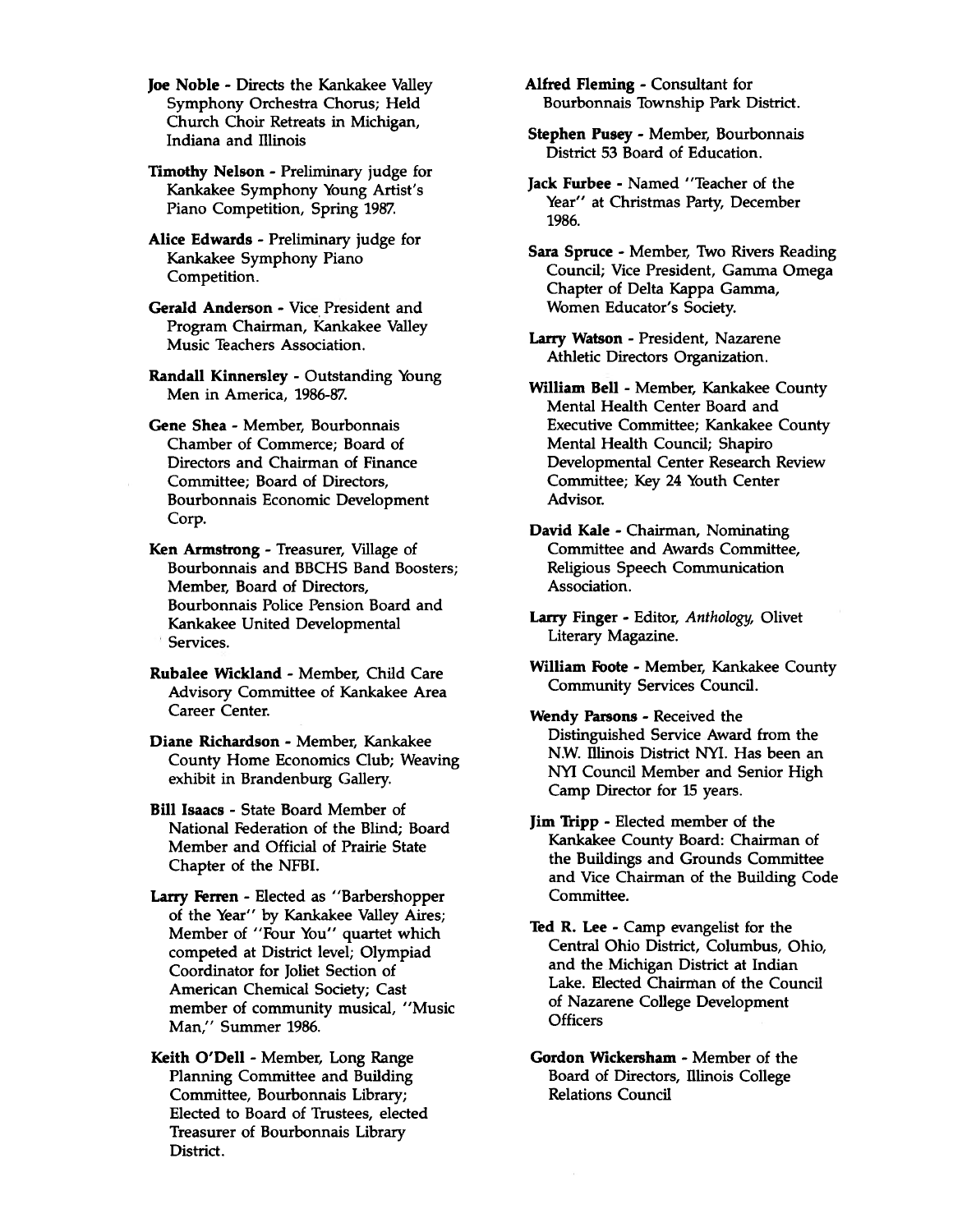#### **VIII. Recognition of Years of Service**

#### **Faculty**

#### **Staff**

**5 Years**

#### **5 years**

Robert Smith

#### **10 years**

C. William Ellwanger Larry Ferren Larry Finger David Kale George Lyons Gene Shea

#### **15 years**

William Dean Leona Hayes Charlotte Keck Ivor Newsham

#### **20 years**

Max Reams Allan Wiens

#### William Burnside Danniel Farr Richard Shelton Brian Allen

#### **10 Years**

Gene Hartness Mary Reich Virginia Springer Florence Burghorn Betty Elliott

#### **15 Years**

Gordon Wickersham

#### **20 Years**

Efton Elliott Don Keck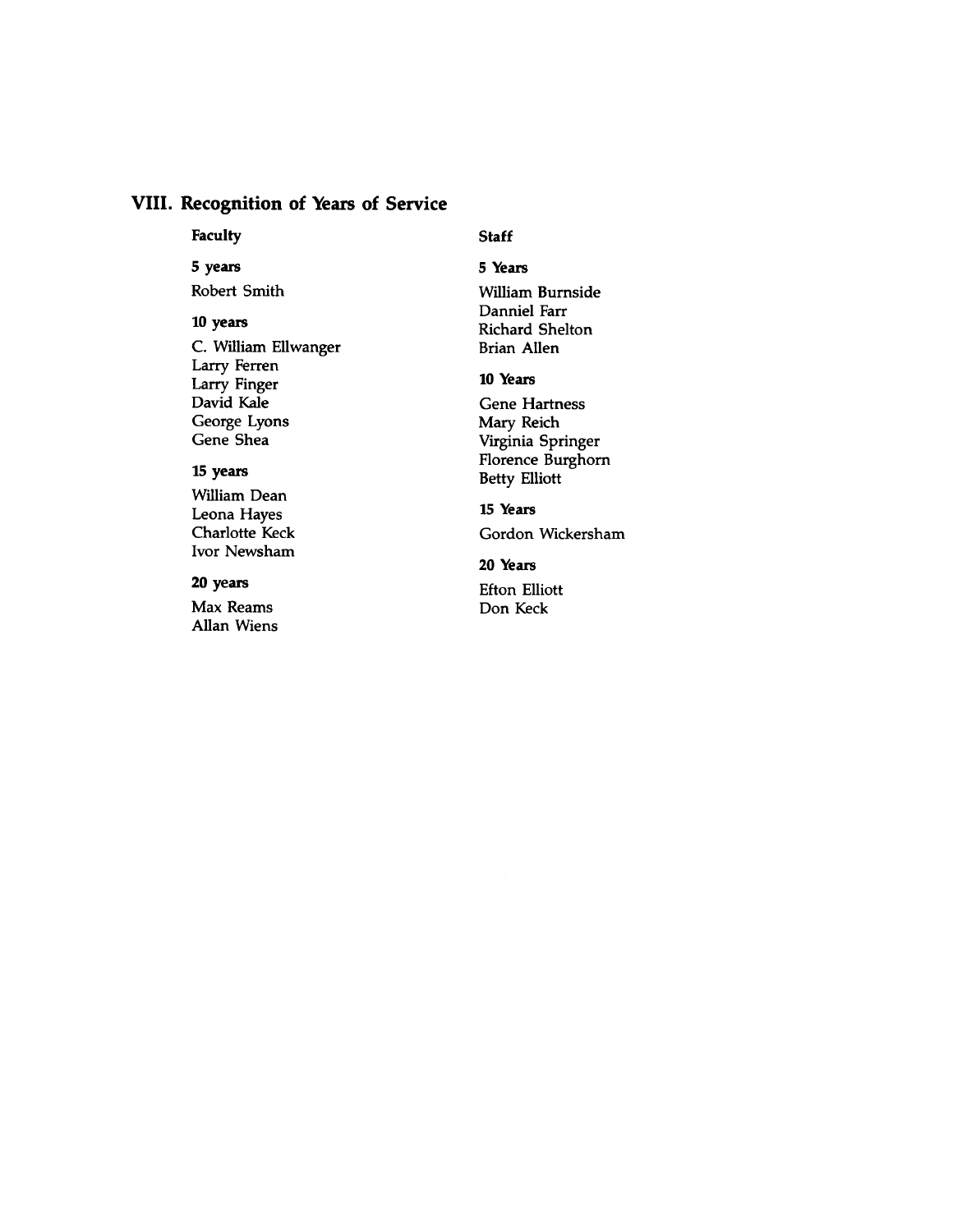### **Dates to Remember:**

**New Faculty Supper Buffet,** President's Dining Room Sunday, August 23, 7:30 p.m. **Opening Convocation:** Dr. **B.** G. Wiggs, September **2** and **3,** Chalfant Hall, **9:35** a.m. **ONU Ladies Brunch,** Hardy C. Powers President's Home, Saturday, September **5, 10:00** a.m. **Chapel/Convocation:** Reverend Dale Galloway, September **9** and **10,** Chalfant Hall, **9:35** a.m. **Faculty Chapel,** Kelley Prayer Chapel, Tuesday, September **15, 9:35** a.m. **Special Convocation:** Reverend John Powell, September 16, Chalfant Hall, 9:35 a.m. **Fall Revival,** Dr. H. B. London, with Scott and Julie Anderson, September 27 - 30. **Staff Luncheon,** E. W. Martin Board Room, Monday, September 28, 12:00 noon. **Chapel/Convocation:** Dr. Roger Parrott, October 7, Chalfant Hall, 9:35 a.m. **Chapel/Convocation:** Dr. Millard Reed, October 14 and 15, Chalfant Hall, 9:35 a.m. **Faculty Chapel,** Kelley Prayer Chapel, Tuesday, October 20, 9:35 a.m. **Homecoming,** November 5 - 8 **Homecoming Chapel/Convocation:** Dr. Selden D. Kelley, November 6, 9:35 a.m. **Chapel/Convocation:** Reverend Bill Burch, November 11 and 12, Chalfant Hall, 9:35 a.m. **Faculty Chapel,** Kelley Prayer Chapel, Tuesday, November 17, 9:35 a.m. **Chapel/Convocation:** Mr. Brad Moore, November 18, Chalfant Hall, 9:35 a.m. **Special Convocation:** Reverend Lawrence Jenco, O.S.M., December 2, Chalfant Hall, 9:35 a.m. **Chapel/Convocation:** Reverend Marly Anderson, December 3, Chalfant Hall, 9:35 a.m. **Faculty Chapel,** Kelley Prayer Chapel, Tuesday, December 8, 9:35 a.m. **Chapel/Convocation:** Dr. Harold Ivan Smith, December 9 and 10, Chalfant Hall, 9:35 a.m. **President's Christmas Tea,** Wednesday, December 9, 3:30 p.m. - 5:30 p.m. **Ladies Day,** Saturday, April 9, 1988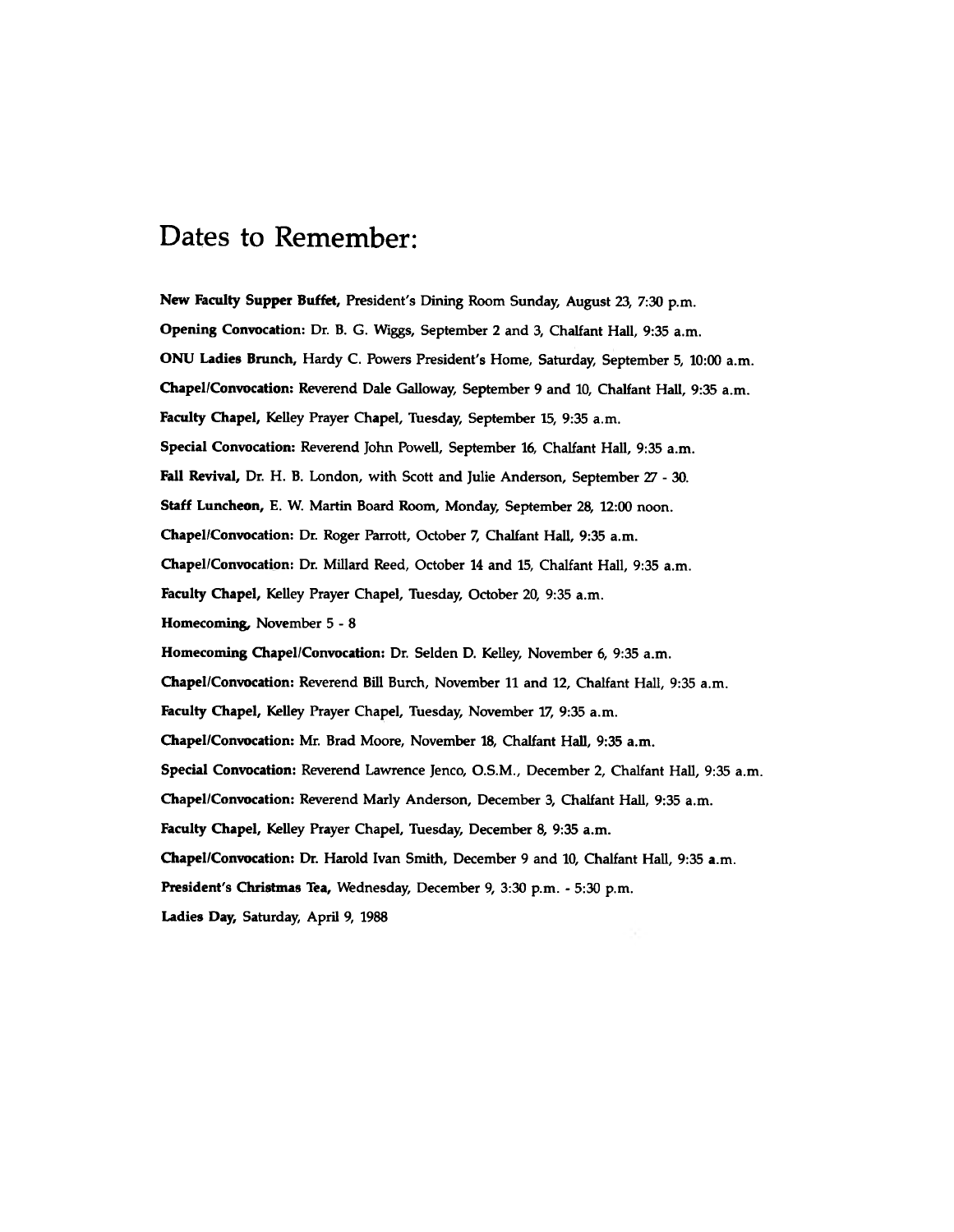ALMA MATER, OLIVET *Byron M. Carmony*

> To Alma Mater, Olivet, We lift our voice in praise For noble standards which we'll hold 'till ending of our days. The Time we spent within these halls will ne'er forgotten be, For here we learned to know of truth, and truth will make us free.

My Olivet, Our Olivet! Though life may lead us far apart, I'll still revere you in my heart. My Olivet, Our Olivet. I'll love the Christ you gave first part, And you, old Olivet!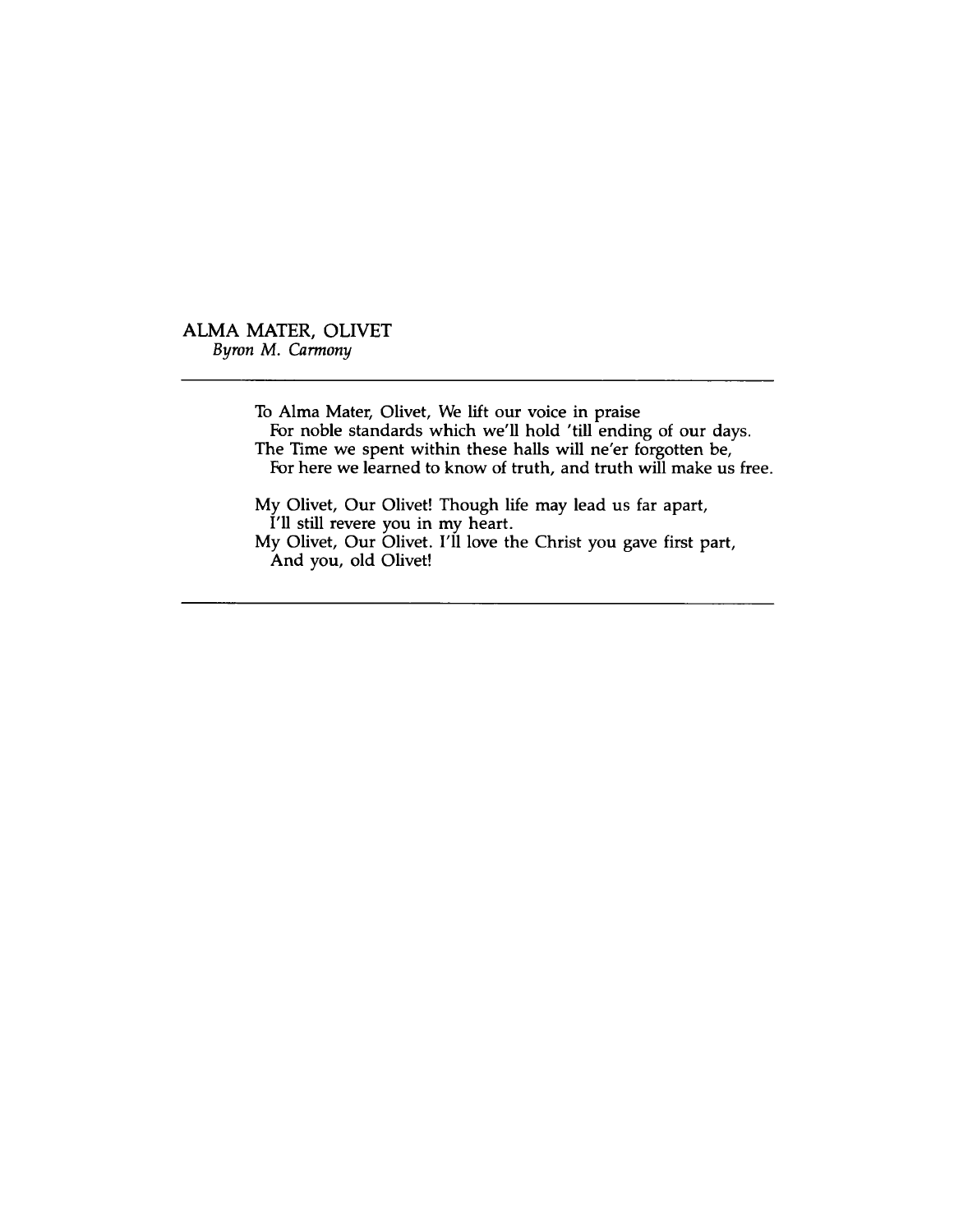Mural by Dr. Harvey Collins and Dr. Donald Royal

Architects Rendering by Chenoweth & Associates Architects, Inc.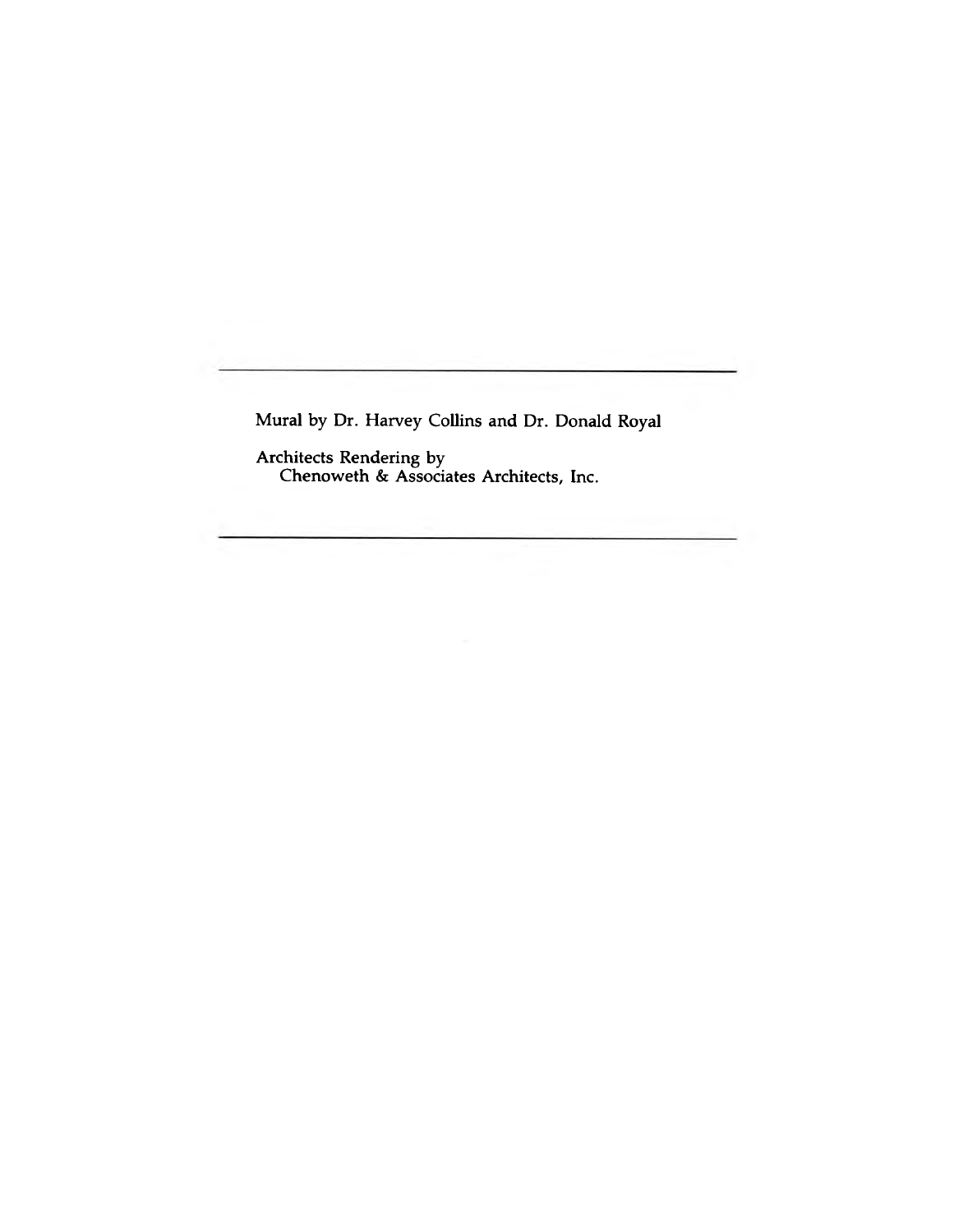

 $\mathcal{A}_1$